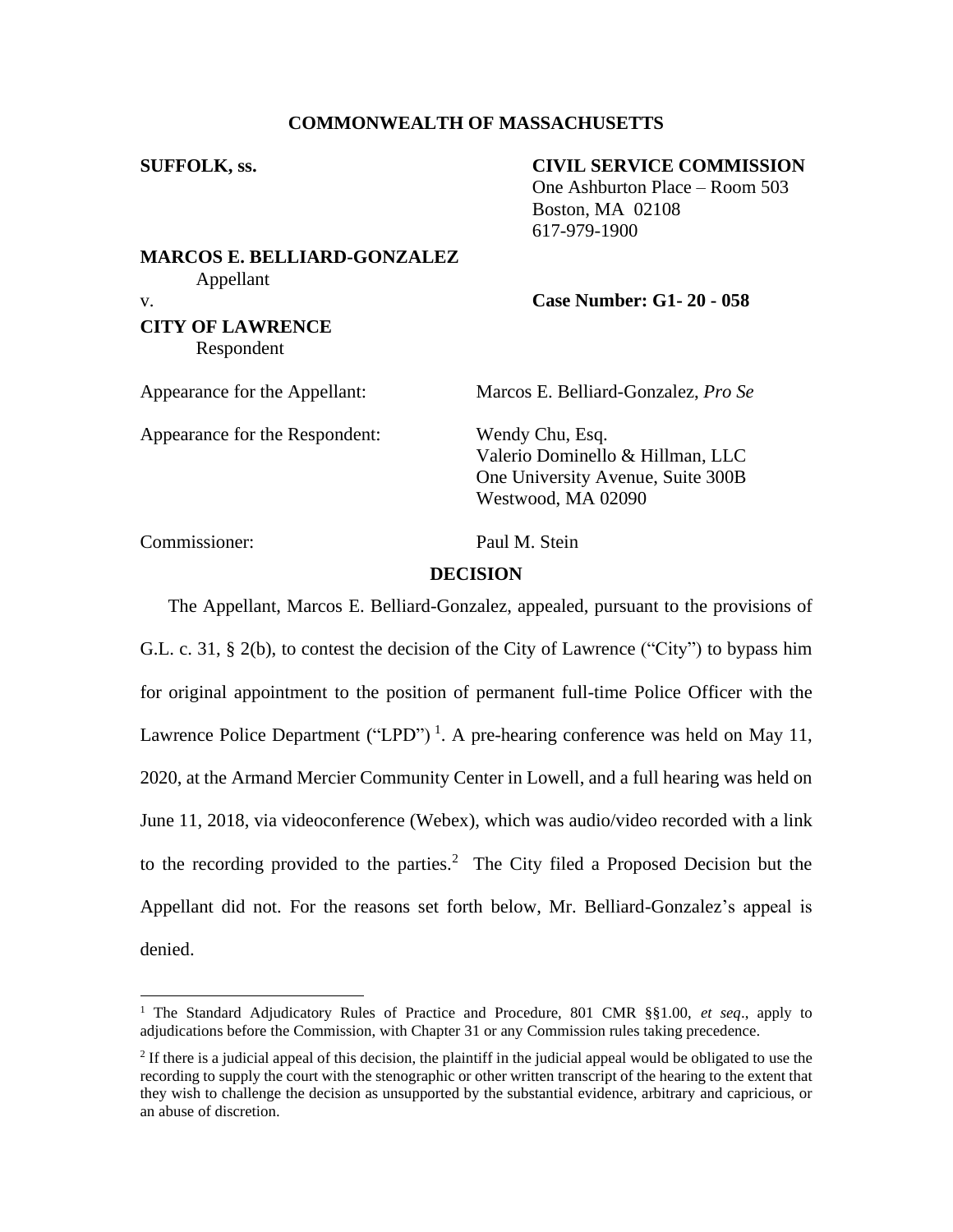## **FINDINGS OF FACT**

Based on the twelve exhibits entered into evidence and the testimony of the following witnesses:

*Called by the City*:

- Frank Bonet, Personnel Director, City of Lawrence
- Dean Murphy, Detective, LPD
- Charles Dichiara, Patrol Officer, Waltham Police Department (via affidavit)<sup>3</sup>

*Called by Mr. Belliard-Gonzalez*:

• Marcos Belliard-Gonzalez, Appellant

and taking administrative notice of all matters filed in the case, pertinent law and reasonable inferences from the credible evidence, a preponderance of evidence establishes these facts:

1. The Appellant took and passed the civil service examination for Police Officer on

March 23, 2019, and his name was placed on the eligible list established by the Human

Resources Division ("HRD"). (*Ex. 1; Admin Record – HRD letter of May 5, 2020;* 

*Stipulated Facts*)

2. In the Fall of 2019, the City submitted a Requisition Form 13 to HRD for a certification from which it may appoint ten permanent full-time Police Officers. (*Admin Record – HRD letter of May 5, 2020*)

 $3$  At the conclusion of the hearing, I left the record open and requested the City provide the Commission with documents regarding the Appellant's firearms qualification scores while attending the Northern Essex Community College Police Academy in 2018. Upon receipt and review of these records, I determined that witness testimony would be necessary to explain certain entries on these records. The City was directed to make reasonable efforts to secure testimony from Officer Dichiara or another lead instructor, which could be submitted through an affidavit. The City submitted an affidavit from Officer Dichiara on September 4, 2020. The affidavit and the Appellant's firearms qualification scores were entered into the record as Exhibit 12. The record was then closed on September 15, 2020. The Appellant did not dispute any aspect of Officer Dichiara's affidavit prior to the close of the record.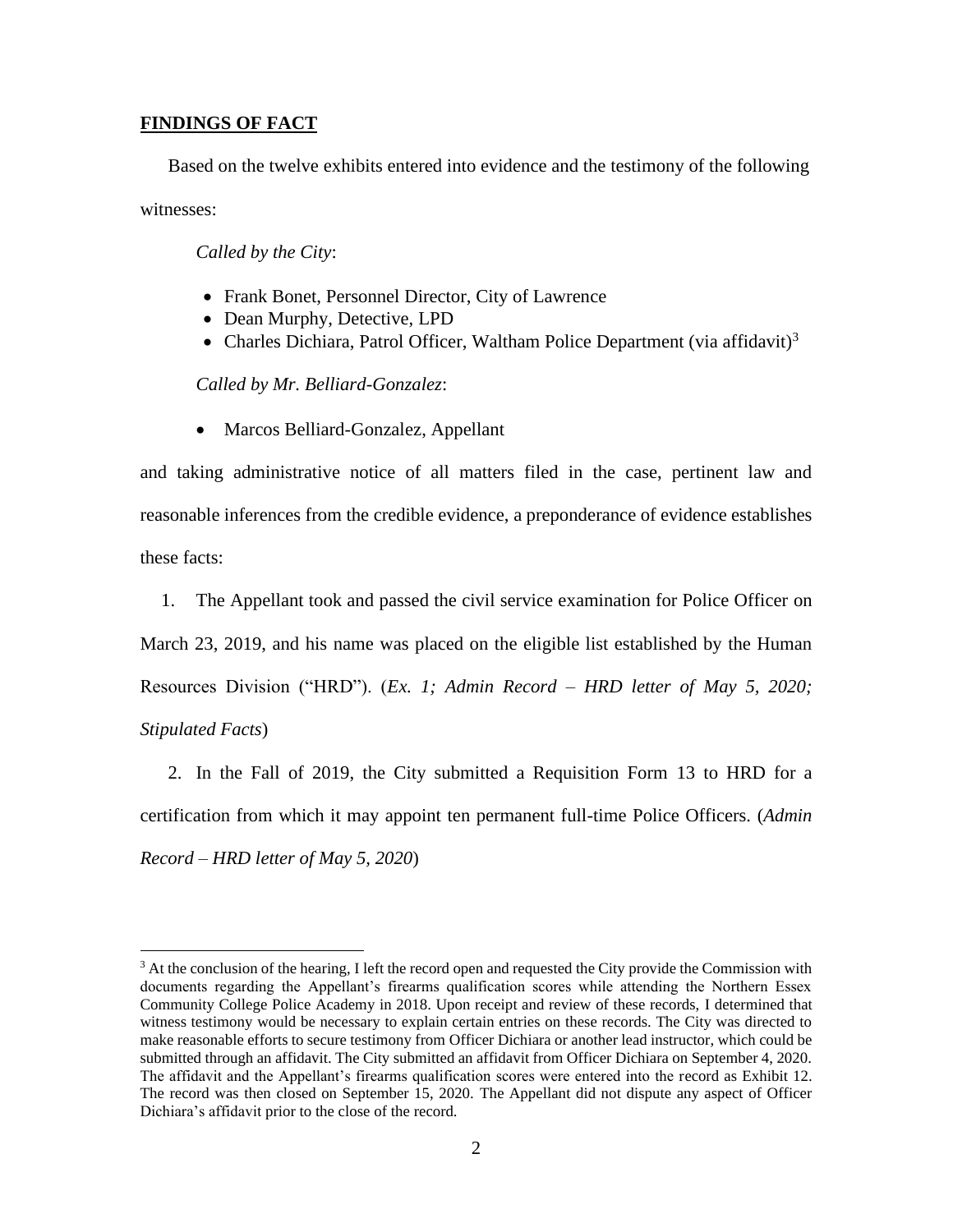3. On September 16, 2019, HRD issued Certification/Referral No. 06573 to the City. (*Admin Record – HRD letter of May 5, 2020*)

4. The Appellant's name appeared in a tie-group in the  $11<sup>th</sup>$  position on Certification 06573. (*Admin Record – HRD letter of May 5, 2020*)

5. At least one candidate whose name appeared below the Appellant on Certification 06573 was hired by the City as a permanent full-time Police Officer. (*Admin Record – HRD letter of May 5, 2020; Testimony of Bonet*)

6. The City submitted three letters to HRD setting forth its reasons for bypassing the Appellant. These letters are dated November 27, 2019, January 3, 2020, and February 5, 2020. (*Exhs. 2A, 2B, and 2C, respectively; Testimony of Bonet*)

7. The reasons for bypass set forth in said letters to HRD address the following concerns of the City: (a) Appellant's failure to complete the Northern Essex Community College Police Academy (the "Police Academy) in 2018 after Appellant had been given a conditional offer of employment as a permanent full-time Police Officer for the City during a prior hiring round (Certification 05008), coupled with the City's consistent practice of not offering employment again to a candidate who had previously failed to complete the Police Academy given the expenditure of significant resources to appoint and enroll a candidate in the Police Academy and (b) the Appellant's failure to file a timely report about a shoulder injury allegedly sustained while at the Police Academy in 2018. (*Exhs. 2A, 2B, and 2C*)

8. On February 11, 2020, HRD notified the Appellant and the City of its acceptance of the City's reasons for the bypass. (*Stipulated Facts*)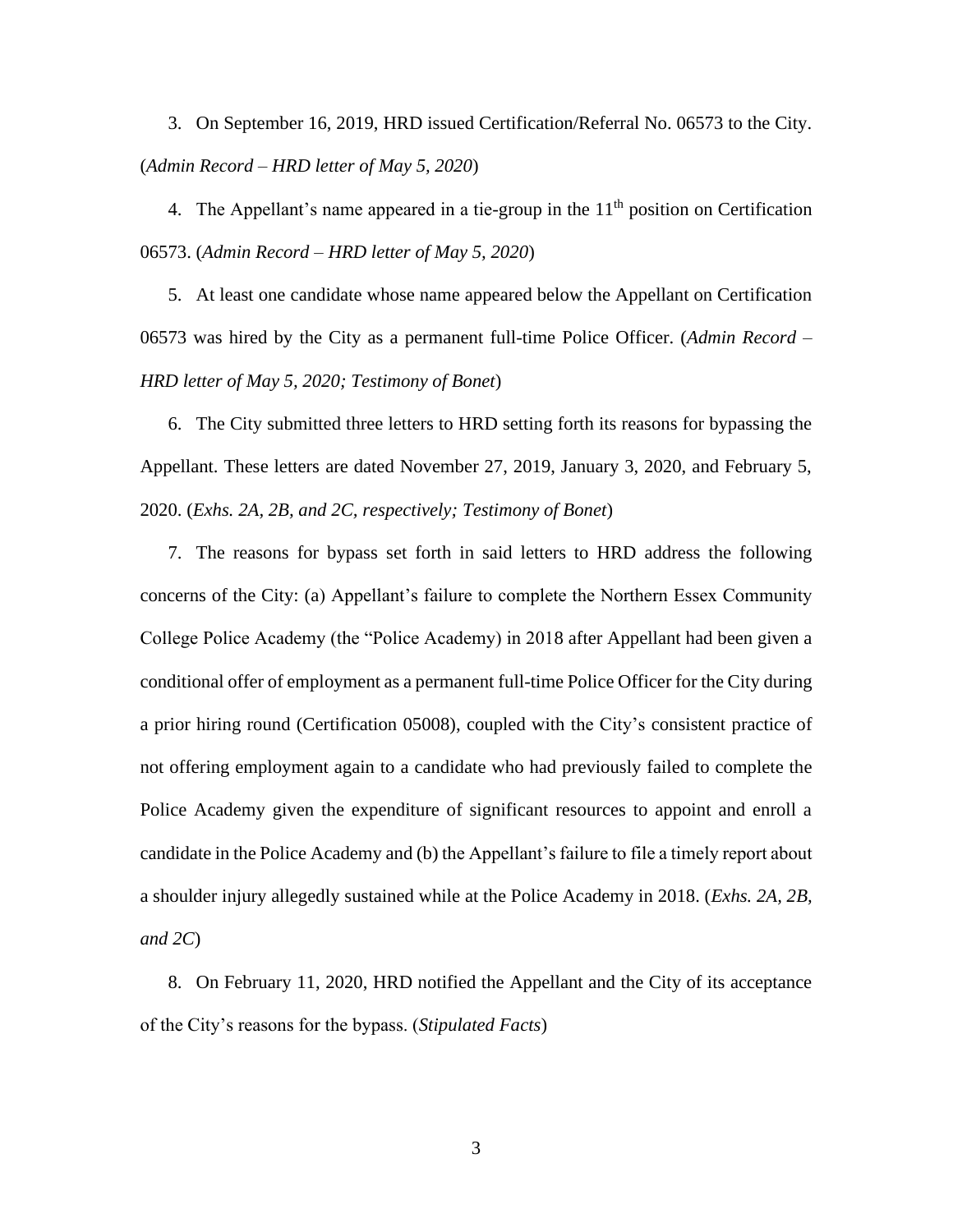9. At the City's prior Police Officer hiring round in 2017, the Appellant was given a conditional offer of employment and commenced the Police Academy on April 2, 2018. Completion of the Police Academy is a condition of employment with the LPD. (*Testimony of Bonet and Murphy; Exhs. 2A, 2B, 2C; Dichiara Affidavit - Ex. 12*)

10. All police recruits must demonstrate proficiency in the use of firearms by passing a firearms qualification test as a prerequisite for satisfactory completion of the Police Academy. Prior to taking the firearms qualification test in June 2018, the Appellant and other student officers received sixteen hours of classroom training on topics such as types and nomenclature of pistols and how to break down and clean them, as well as forty hours of shooting practice at the firing range. After initially failing the firearms qualification test on June 13, 2018, the Appellant was provided with three hours of remedial training; he then failed the firearms qualification test two times on June  $14<sup>th</sup>$ , and three times on June 15<sup>th</sup>, for a total of six failed attempts to qualify in the use of firearms. Despite the standard firearms training and remedial training, the Appellant was never able to qualify in the use of firearms. As a result, the Appellant was dismissed from the Police Academy on June 18, 2018. (*Exhs. 4 and 12; Testimony of Murphy*)

11. As a result of the Appellant's dismissal from the Police Academy, the City terminated his employment with the City effective June 18, 2018. (*Exh. 9*)

12. The City, which has substantial financial challenges, incurs expenses of over \$26,000.00 to hire a Police Officer candidate and send him or her to the Police Academy; these expenses, which include but are not limited to background checks, recruit salaries, uniforms, and equipment, are not recouped in the event of a candidate's failure to complete the Academy. (*Testimony of Bonet*)

4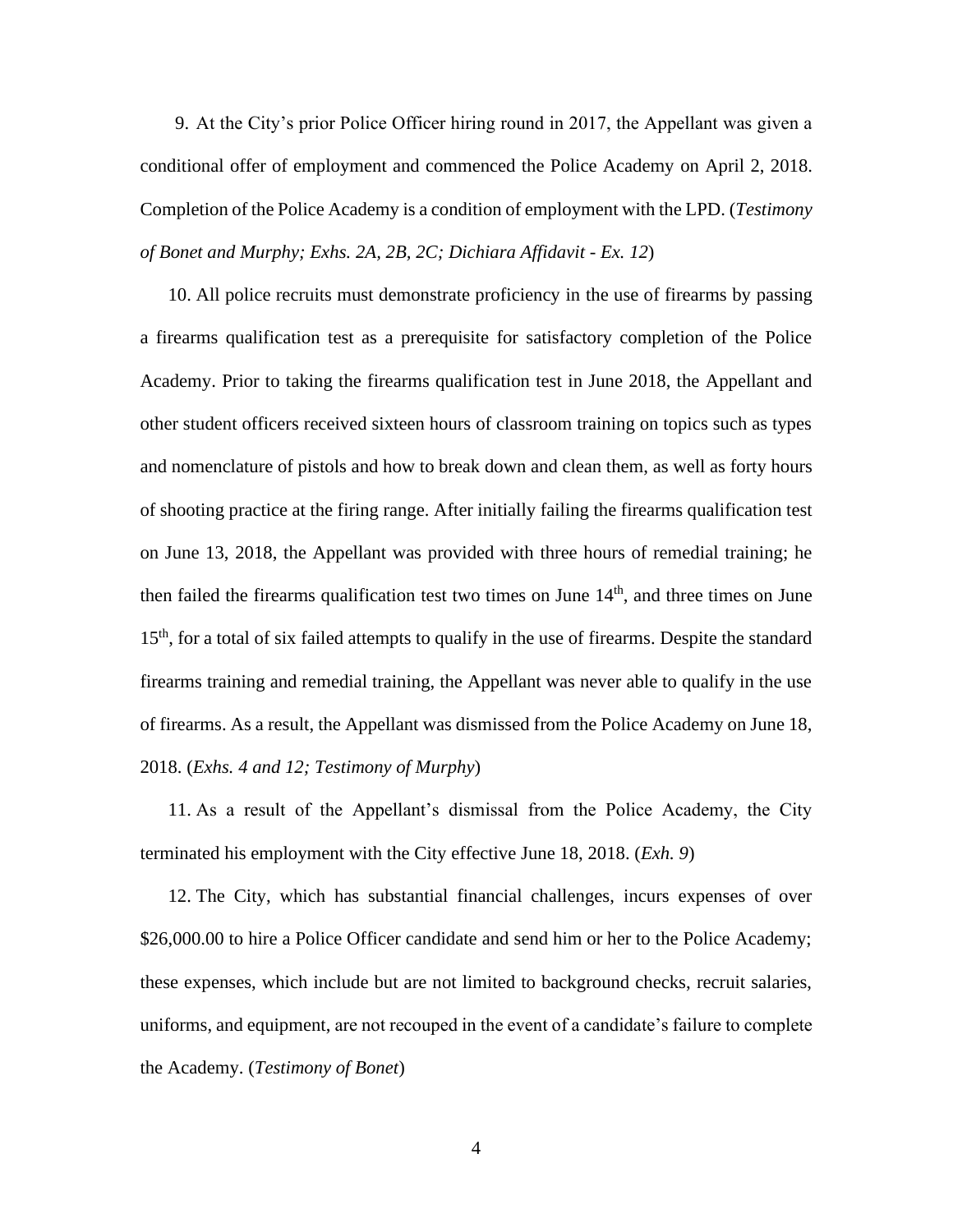13. The City had an "on-boarding" meeting with the Appellant and other selected candidates prior to their attendance at the Police Academy in April 2018. The Appellant and the others were instructed, among other things, on workers compensation matters and the importance of reporting promptly any injuries sustained while at the Academy. (*Testimony of Bonet*)

14. While at the Police Academy, the Appellant was specifically and repeatedly instructed by Academy staff to report any changes to his medical condition including any injuries sustained at the Academy. It is also standard practice at the Academy for instructors to ask the students if they have any issues or injuries at the end of each day at the firing range and to document any injuries. (*Testimony of Murphy; Dichiara Affidavit - Exh. 12*)

15. In May 2018 while at the Police Academy, the Appellant sustained an injury to his leg which he promptly reported and for which a workers compensation claim was processed. This was the only injury reported by the Appellant while he was at the Academy. (*Testimony of Bonet and Murphy; Exhs. 6A and 6B*)

16. The Appellant testified that he sustained an injury to his shoulder at the 2018 Police Academy during defensive tactics training. He also testified that he did not file any report with the City or Academy staff about that injury when it occurred. (*Testimony of Appellant*)

17. The Appellant acknowledged in his testimony that he was directed by Detective Murphy to promptly report any changes in his medical status, but that he did not do so with respect to the shoulder injury because of what he perceived to be peer pressure against reporting what might merely be soreness. (*Testimony of Appellant*)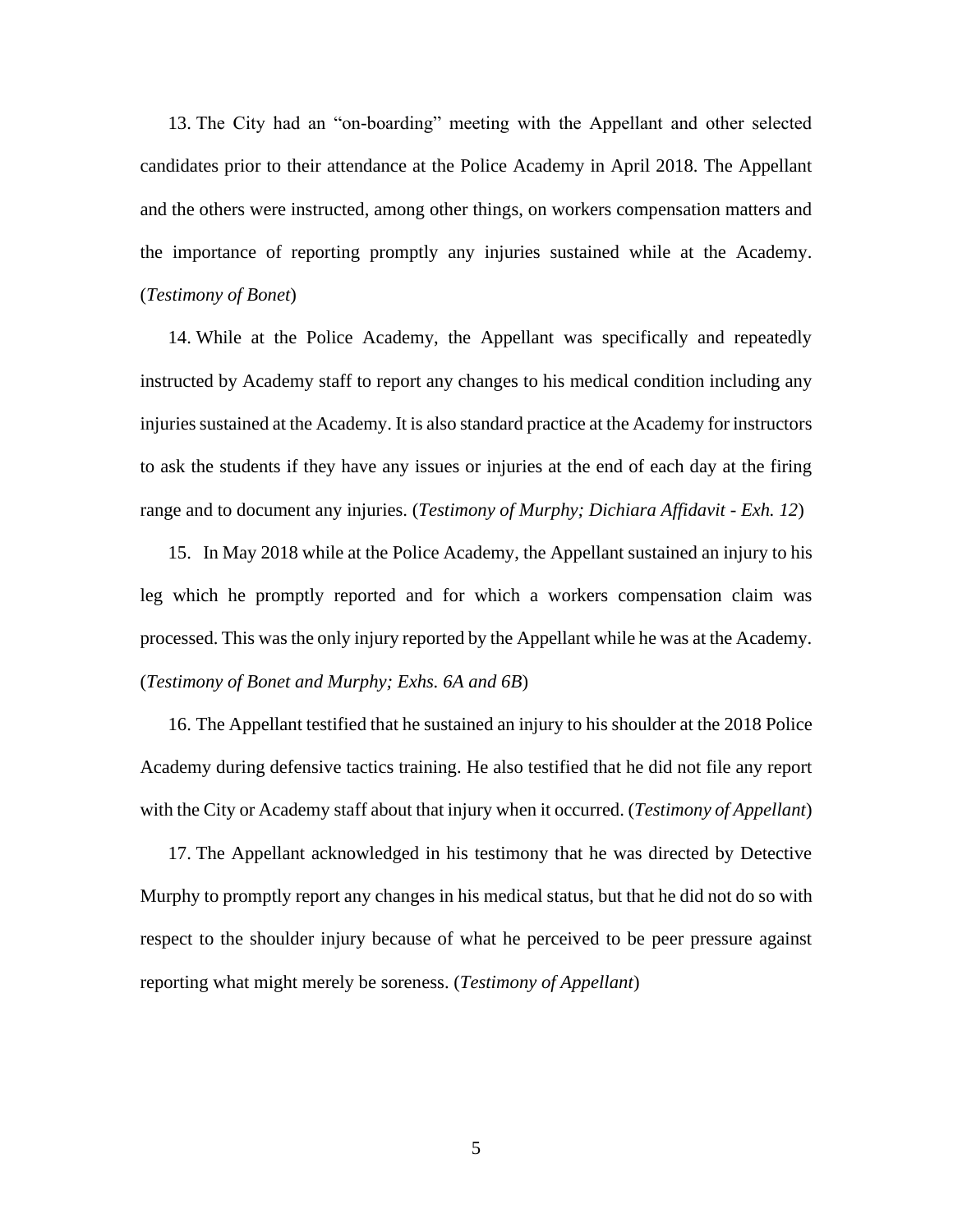18. No workers compensation claim relating to an injured shoulder has been approved for payment to the Appellant by the City's workers compensation carrier. (T*estimony of Bonet; Exh. 8*)

19. The Appellant did not offer the City, nor did he explain in his Commission testimony, any basis to infer that his lack of proficiency with a firearm had improved since his dismissal from the Police Academy. (*Testimony of Appellant*)

#### **LEGAL STANDARD**

The core mission of Massachusetts civil service law is to enforce "basic merit principles" for "recruiting, selecting and advancing of employees on the basis of their relative ability, knowledge and skills" and "assuring that all employees are protected against coercion for political purposes, and are protected from arbitrary and capricious actions." G.L.c.31, §1. See, e.g., [Massachusetts Ass'n of Minority Law Enforcement](http://web2.westlaw.com/find/default.wl?mt=Massachusetts&db=578&rs=WLW15.04&tc=-1&rp=%2ffind%2fdefault.wl&findtype=Y&ordoc=2029136022&serialnum=2001441097&vr=2.0&fn=_top&sv=Split&tf=-1&pbc=70F732C1&utid=1)  Officers v. Abban, [434 Mass. 256, 259, \(2001\);](http://web2.westlaw.com/find/default.wl?mt=Massachusetts&db=578&rs=WLW15.04&tc=-1&rp=%2ffind%2fdefault.wl&findtype=Y&ordoc=2029136022&serialnum=2001441097&vr=2.0&fn=_top&sv=Split&tf=-1&pbc=70F732C1&utid=1) MacHenry v. Civil Serv. Comm'n, 40 Mass. App. Ct. 632, 635 (1995), rev.den., 423 Mass. 1106 (1996)

Basic merit principles in hiring and promotion call for regular, competitive qualifying examinations, open to all qualified applicants, from which eligible lists are established; those lists rank candidates according to their exam scores, along with certain statutory credits and preferences, and appointments are made, generally, in rank order, from a "certification" of the top candidates on the applicable civil service eligible list, using what is called the 2n+1 formula. G.L.c. 31, §§6 through 11, 16 through 27; Personnel Administration Rules, PAR.09. In order to deviate from that formula, an appointing authority must provide specific, written reasons – positive or negative, or both, consistent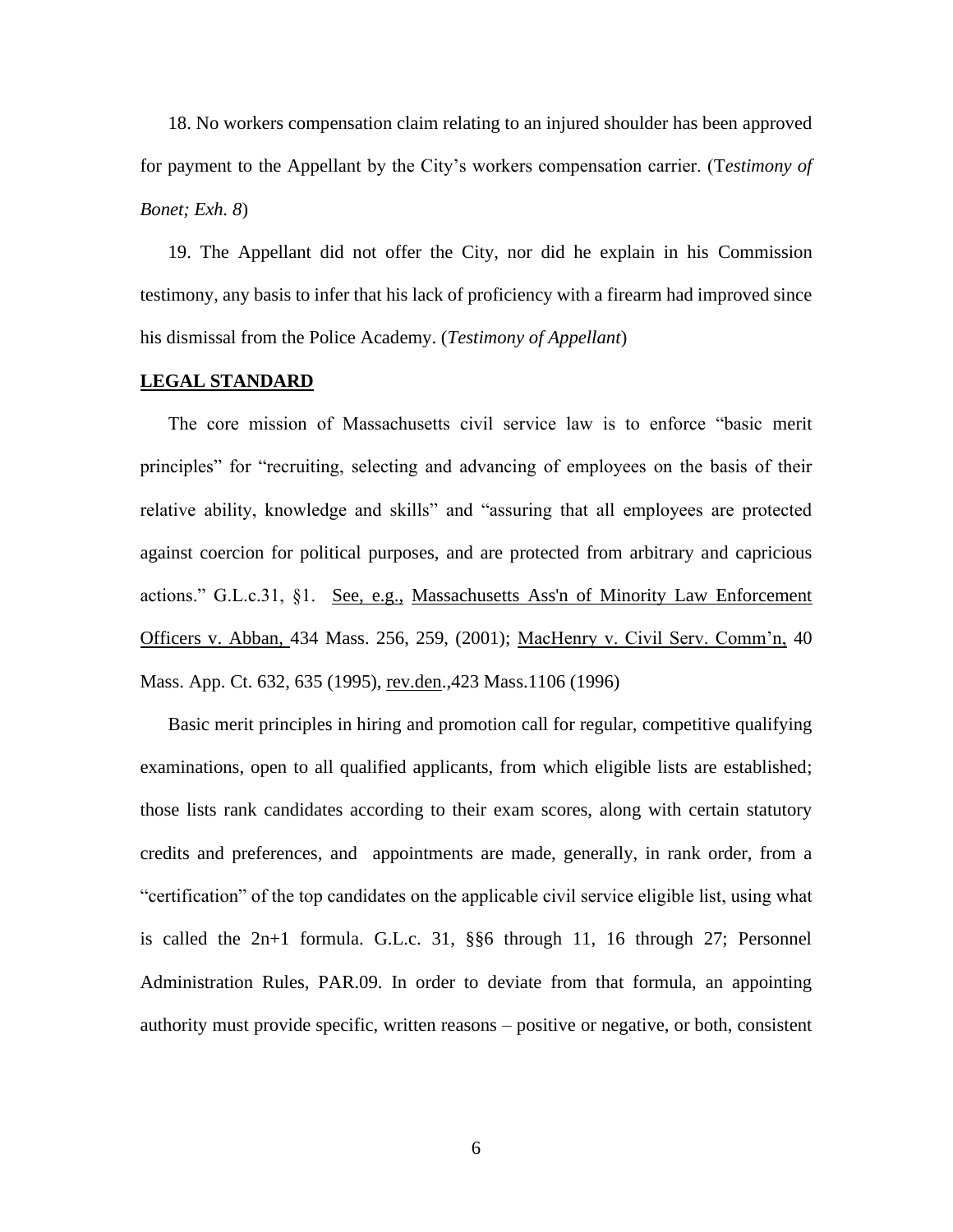with basic merit principles, to affirmatively justify bypassing a higher ranked candidate in favor of a lower ranked one. G.L.c.31, §27; PAR.08(4)

A person may appeal a bypass decision under G.L.c.31,  $\S2(b)$  for de novo review by the Commission. The Commission's role is to determine whether the appointing authority has shown, by a preponderance of the evidence, that it has "reasonable justification" for the bypass after an "impartial and reasonably thorough review" of the relevant background and qualifications bearing on the candidate's present fitness to perform the duties of the position. Boston Police Dep't v. Civil Service Comm'n, 483 Mass. 461, 474-78 (2019); Police Dep't of Boston v. Kavaleski, 463 Mass. 680, 688-89 (2012); [Beverly v. Civil](http://web2.westlaw.com/find/default.wl?mt=Massachusetts&db=578&rs=WLW15.04&tc=-1&rp=%2ffind%2fdefault.wl&findtype=Y&ordoc=2029136022&serialnum=2023501172&vr=2.0&fn=_top&sv=Split&tf=-1&pbc=70F732C1&utid=1)  [Service Comm'n, 78 Mass.App.Ct. 182, 187 \(2010\);](http://web2.westlaw.com/find/default.wl?mt=Massachusetts&db=578&rs=WLW15.04&tc=-1&rp=%2ffind%2fdefault.wl&findtype=Y&ordoc=2029136022&serialnum=2023501172&vr=2.0&fn=_top&sv=Split&tf=-1&pbc=70F732C1&utid=1) Leominster v. Stratton, 58 Mass.App.Ct. 726, 727-28 (2003).

"Reasonable justification . . . means 'done upon adequate reasons sufficiently supported by credible evidence, when weighed by an unprejudiced mind, guided by common sense and by correct rules of law"". Brackett v. Civil Service Comm'n, 447 Mass. 233, 543 (2006); Commissioners of Civil Service v. Municipal Ct., 359 Mass. 211,214 (1971) and cases cited. See also Mayor of Revere v. Civil Service Comm'n, 31 Mass.App.Ct. 315, 321 (1991) (bypass reasons "more probably than not sound and sufficient")

Appointing authorities are vested with discretion in selecting public employees of skill and integrity. "[T]he commission owes substantial deference to the appointing authority's exercise of judgment in determining whether, on the facts found by the Commission, there was "reasonable justification" shown. Such deference is especially appropriate with respect to the hiring of police officers. The commission "cannot substitute its judgment about a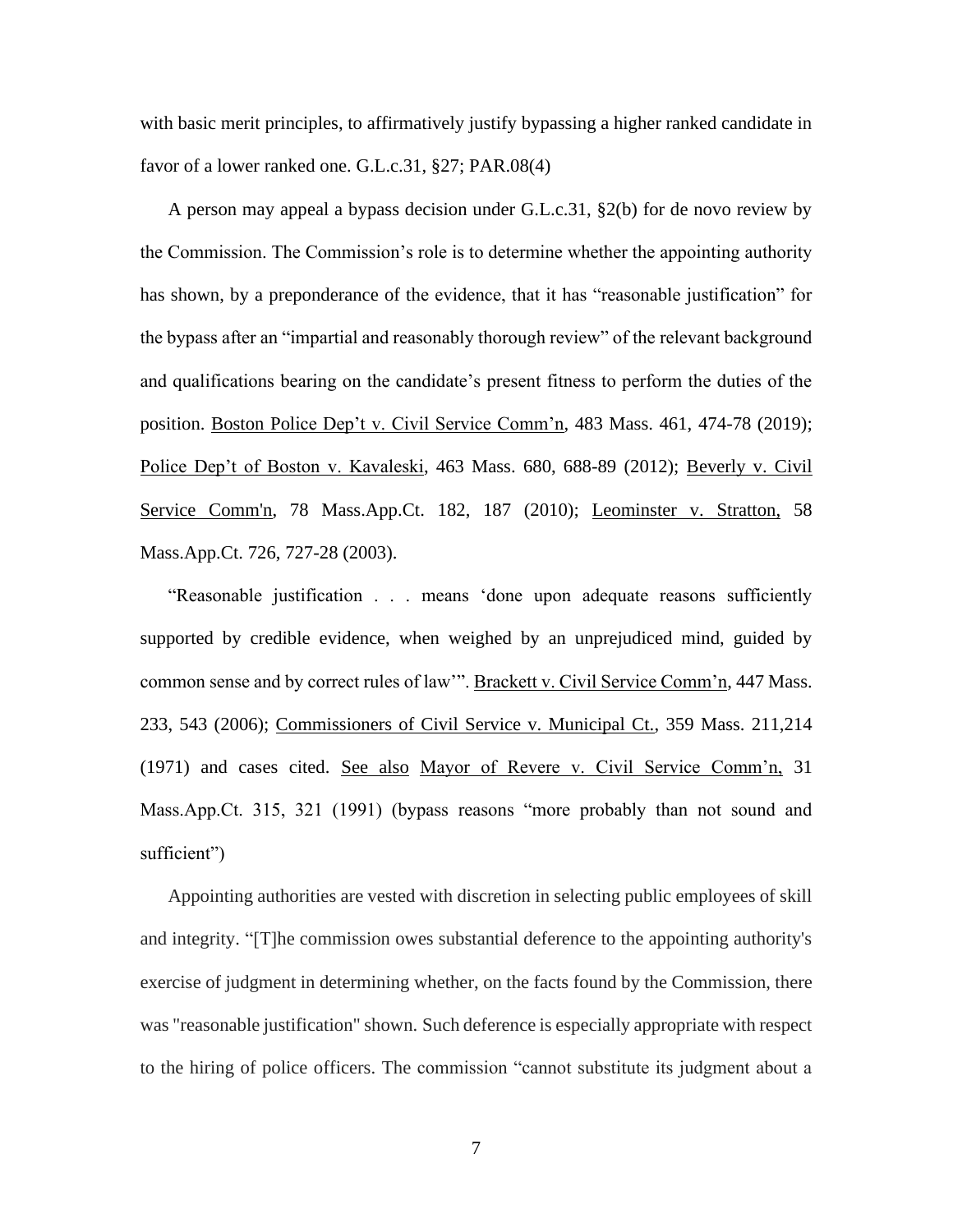*valid* exercise of *discretion based on merit or policy considerations* by an appointing authority" but, when there are *"overtones of political control or objectives unrelated to merit standards or neutrally applied public policy*, then the occasion is appropriate for intervention by the commission." City of Cambridge v. Civil Service Comm'n, 43 Mass.App.Ct. 300, 303-305, rev.den., 428 Mass. 1102 (1997) (*emphasis added*)

In light of the high standards to which police officers appropriately are held, appointing authorities are given significant latitude in screening candidates. City of Beverly v. Civil Service Commission, 78 Mass.App.Ct. 182, 188 (2010) However, the governing statute, [G.L.c.31,§2\(b\),](https://1.next.westlaw.com/Link/Document/FullText?findType=L&pubNum=1000042&cite=MAST31S2&originatingDoc=Ib21af0ded3bd11d99439b076ef9ec4de&refType=LQ&originationContext=document&transitionType=DocumentItem&contextData=(sc.History*oc.UserEnteredCitation)) also gives the Commission's de novo review "broad scope to evaluate the legal basis of the appointing authority's action"; it is not necessary for the Commission to find that the appointing authority acted "arbitrarily and capriciously." Id.

#### **ANALYSIS**

Based upon applicable legal standards and the evidence presented in this case, the City has demonstrated by a preponderance of the evidence that it had a reasonable justification for bypassing the Appellant for original appointment to the position of permanent full-time Police Officer.

Initially, I conclude that the City conducted an open, fair and impartial appointment process. There was no evidence presented that any improper political influences, motives, or malice towards the Appellant played any role in the bypass decision. With respect to the specific reasons set forth on the bypass letter, the preponderance of the evidence proved the following reasonable justification to bypass the Appellant for the specific reasons set forth below.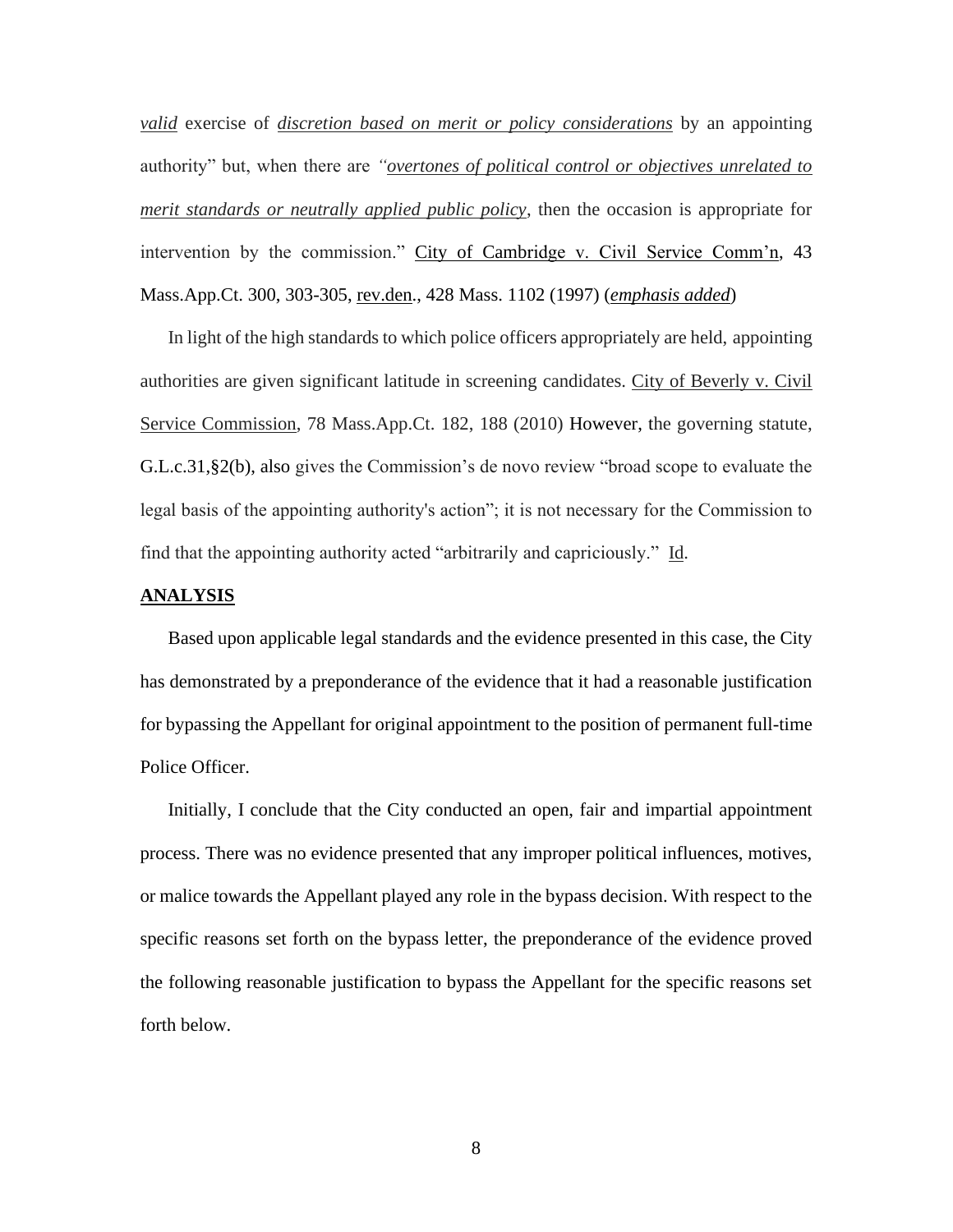#### Dismissal from Police Academy

Less than two years prior to the current round of hiring for the LPD under Certification 06573, the Appellant had received from the City a conditional offer of employment as a LPD Police Officer under Certification 05008. In furtherance of that prior conditional offer, the Appellant was assigned to the Police Academy with a start date of April 2, 2018. Completion of the Police Academy is a condition of continued employment with the City, and passing the firearms qualification test is a condition of successful completion of the Academy.

While at the Police Academy in 2018, the Appellant received classroom instruction in the use and care of firearms as well as forty hours of practice at the firing range prior to taking the firearms qualification test. To say that the Appellant's performance on the qualification test was dismal is an understatement, given that he failed all six opportunities he was afforded to pass it, even after undergoing additional remedial training after the first failure. As a result, he was dismissed from the Academy on June 18, 2018, and his employment as a police recruit with the City was also terminated as of that date.

In September 2019, fifteen months after his dismissal from the Police Academy and his employment termination with the City, the Appellant appeared again on the latest certification for an LPD Police Officer position.

In light of the Appellant's poor performance on the firearms qualification test in 2018, the City was reasonably justified to conclude that it was not in the best interests of the City and its taxpayers to take the risk of sending Mr. Belliard-Gonzalez to another Police Academy at a substantial, non-reimbursable costs to the City. No credible evidence was presented to mitigate the City's concerns, such as documentation that the Appellant has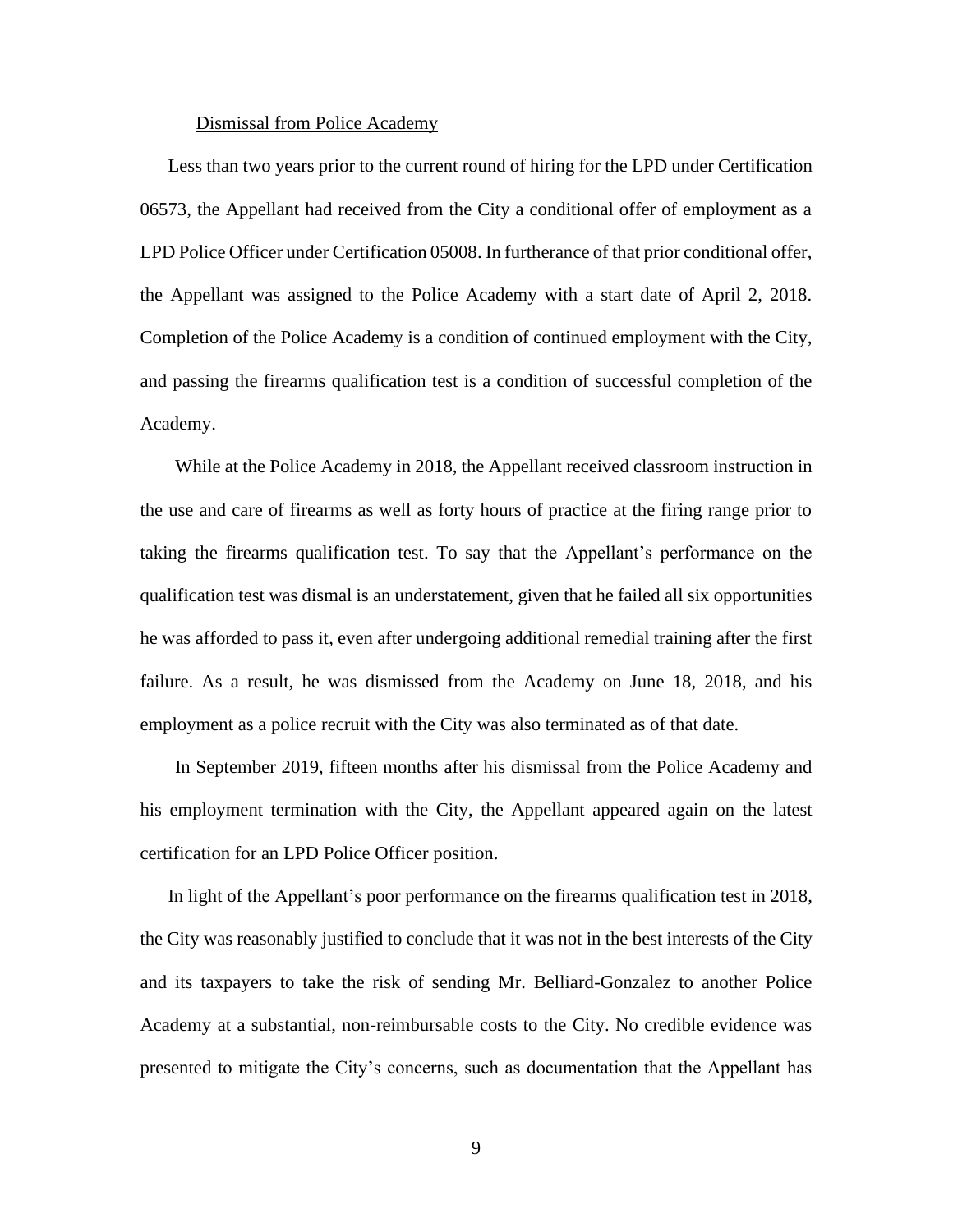subsequently trained for and was likely to pass a comparable firearms qualification test. I find the City's conclusion entirely reasonable.

#### Failure to Report an Injury

The unrebutted evidence demonstrates that during the prior hiring round and, repeatedly, which in attendance at the Police Academy in 2018, the Appellant was specifically instructed about the necessity of reporting promptly any injuries and changes to his medical condition.

Indeed, the Appellant did so with respect to a leg injury sustained at the Academy in May 2018. Yet, although also claiming that he sustained a shoulder injury during a defensive tactics class at the Academy, and contrary to the repeated instructions given to him and other candidates, he failed to promptly file any reports with respect to that purported injury. Particularly troubling is Appellant's acknowledgement that he did not report the shoulder injury because of perceived peer pressure against reporting what might merely be soreness.

The City was reasonably and justifiably concerned about Appellant's failure to follow explicit instructions and directives about the timely reporting of injuries. Such reporting is important to the City so that it may appropriately process workers compensation claims to the Academy staff, as was done with the Appellant's leg injury, in order to make accommodations to further the safety of an injured student officer, reduce the risk of aggravating his/her injury, and protect other student officers.

In a paramilitary organization such as a police department, the ability to follow instructions and directives is of paramount importance. The City is entitled to expect and require that the Appellant do so. The Appellant knew what he was supposed to do as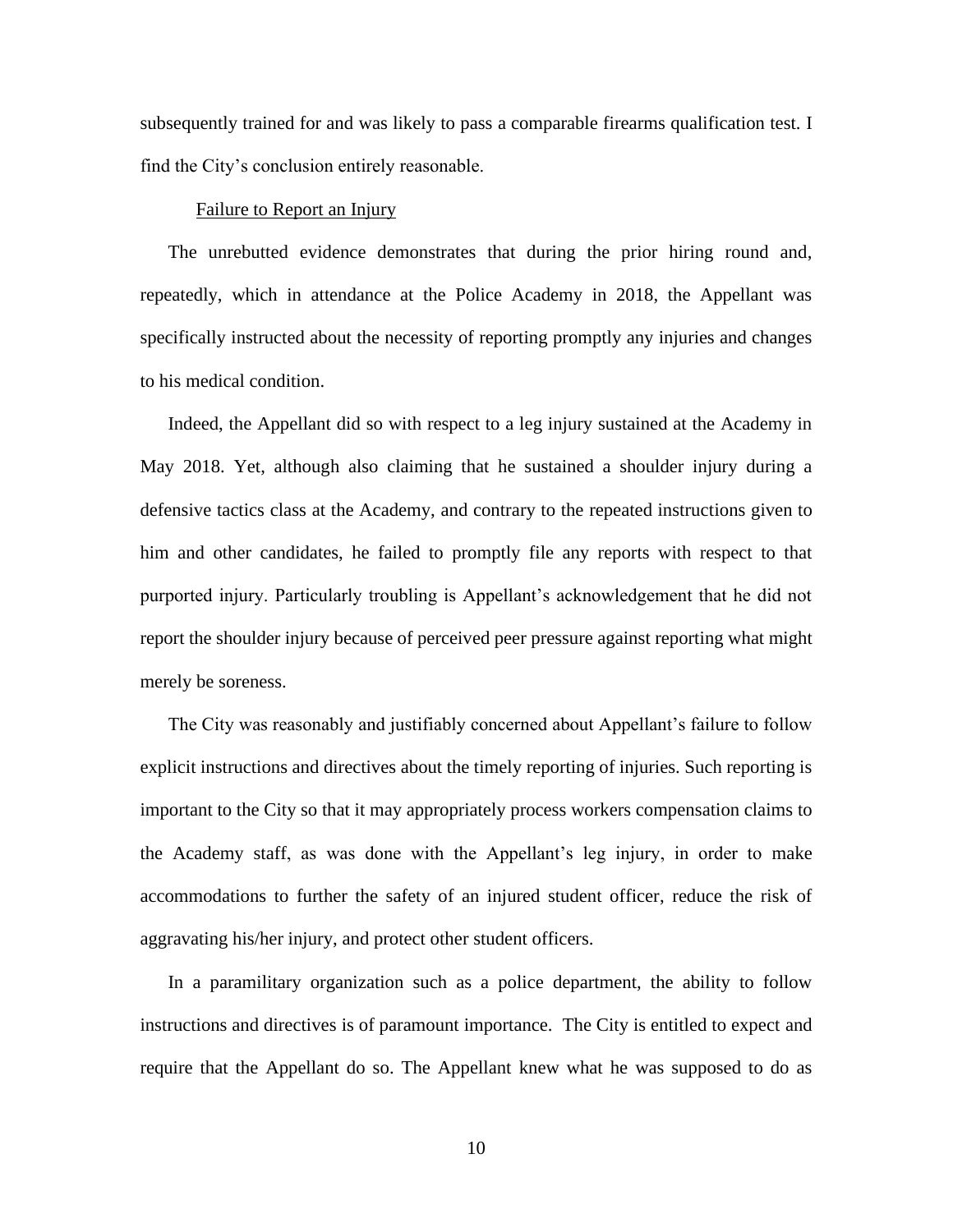demonstrated by his timely filing of a report about a leg injury, but the Appellant failed in this obligation with respect to reporting a shoulder injury.

The City was also reasonably and justifiably concerned about The Appellant's unjustifiable peer pressure rationale for not reporting the shoulder injury. His bowing to peer pressure reflects a level poor judgment that further supports the City's bypass decision.

In sum, the Appellant's unwillingness to comply with the required injury reporting instructions because of peer pressure calls into question whether he can be relied upon to act appropriately when placed into difficult situations as a police officer. The risk of succumbing to that pressure cannot be condoned and provides an alternative reasonable justification to bypass the Appellant.

#### **CONCLUSION**

For the reasons stated herein, the appeal of Appellant, Marcos E. Belliard-Gonzalez,

under Docket No. G1- 20 - 058 is hereby *denied*.

Civil Service Commission

*/s/ Paul M. Stein* Paul M. Stein Commissioner

By vote of the Civil Service Commission (Bowman, Chairman; Camuso, Ittleman, Stein and Tivnan, Commissioners) on May 6, 2021.

Either party may file a motion for reconsideration within ten days of the receipt of this Commission order or decision. Under the pertinent provisions of the Code of Mass. Regulations, 801 CMR 1.01(7)(l), the motion must identify a clerical or mechanical error in this order or decision or a significant factor the Agency or the Presiding Officer may have overlooked in deciding the case. A motion for reconsideration does not toll the statutorily prescribed thirty-day time limit for seeking judicial review of this Commission order or decision.

Under the provisions of G.Lc.31,§44, any party aggrieved by this Commission order or decision may initiate proceedings for judicial review under G.L.c.30A,§14 in the superior court within thirty (30) days after receipt of this order or decision. Commencement of such proceeding shall not, unless specifically ordered by the court, operate as a stay of this Commission order or decision. After initiating proceedings for judicial review in Superior Court, the plaintiff, or his / her attorney, is required to serve a copy of the summons and complaint upon the Boston office of the Attorney General of the Commonwealth, with a copy to the Civil Service Commission, in the time and in the manner prescribed by Mass. R. Civ. P. 4(d).